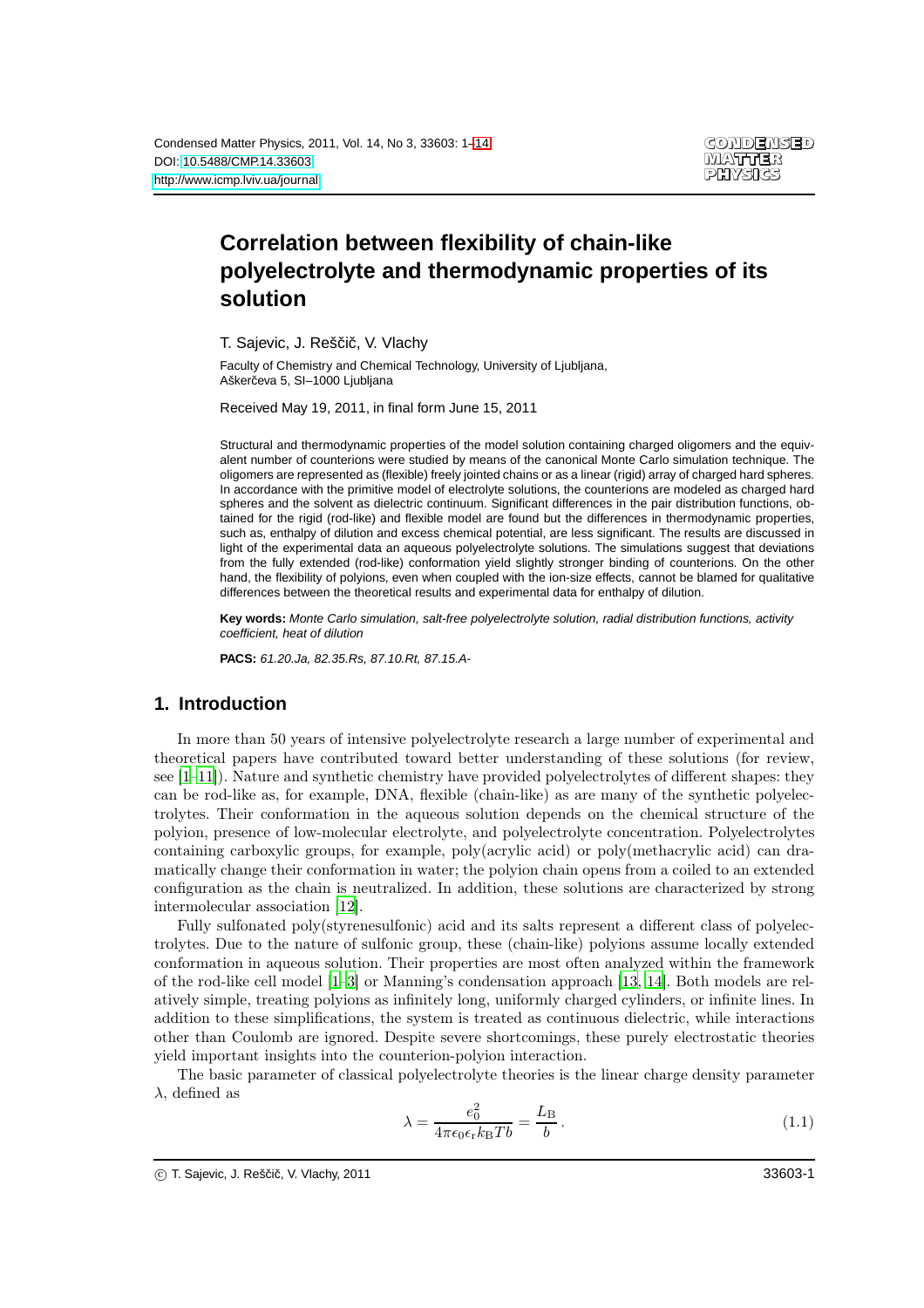In equation [\(1.1\)](#page-0-0),  $e_0$  denotes an elementary charge, b is the length of the monomer unit carrying  $e_0$ ,  $\epsilon_r$  is relative permittivity of the system and as usual,  $k_BT$  is a product of Boltzmann's constant and absolute temperature. There is a number of examples showing[\[3,](#page-11-4) [10](#page-11-7), [15](#page-11-8)[–18](#page-11-9)] that in order to bring the Poisson-Boltzmann cell model calculation into agreement with experimental data for a given polyelectrolyte,  $\lambda_{\text{eff}}$  should be introduced  $(\lambda_{\text{eff}} > \lambda)$ . For polystyrenesulfonic acid and its alkaline salts good agreement between the rod-like cell model calculations and the experimental data for the osmotic coefficient was obtained for  $\lambda_{\text{eff}} \approx 3.4$ , instead of the structural value [\[3\]](#page-11-4), which is most often taken to be 2.80. This holds true for other physico-chemical properties [\[16](#page-11-10), [18](#page-11-9)[–21\]](#page-12-0). Although this fact is known quite some time, the explanation of its origins is unclear.



**Figure 1.** Models used in simulation: flexible chains (a) and rigid chains (b).  $2r_i$  and  $2r_j$  are diameters of a monomer unit and a counterion, respectively.

One of the reasons often blamed for the disagreement described above is the fact that the polyions are treated as rigid cylinders, while realistic polyions are, depending on their molecular structure, more or less flexible. It is quite clear that a more advanced modeling of polyelectrolyte solutions should treat polyions as relatively flexible macromolecules that can adopt various conformations in solution. Seminal studies of short flexible polyelectrolytes with explicit counterions are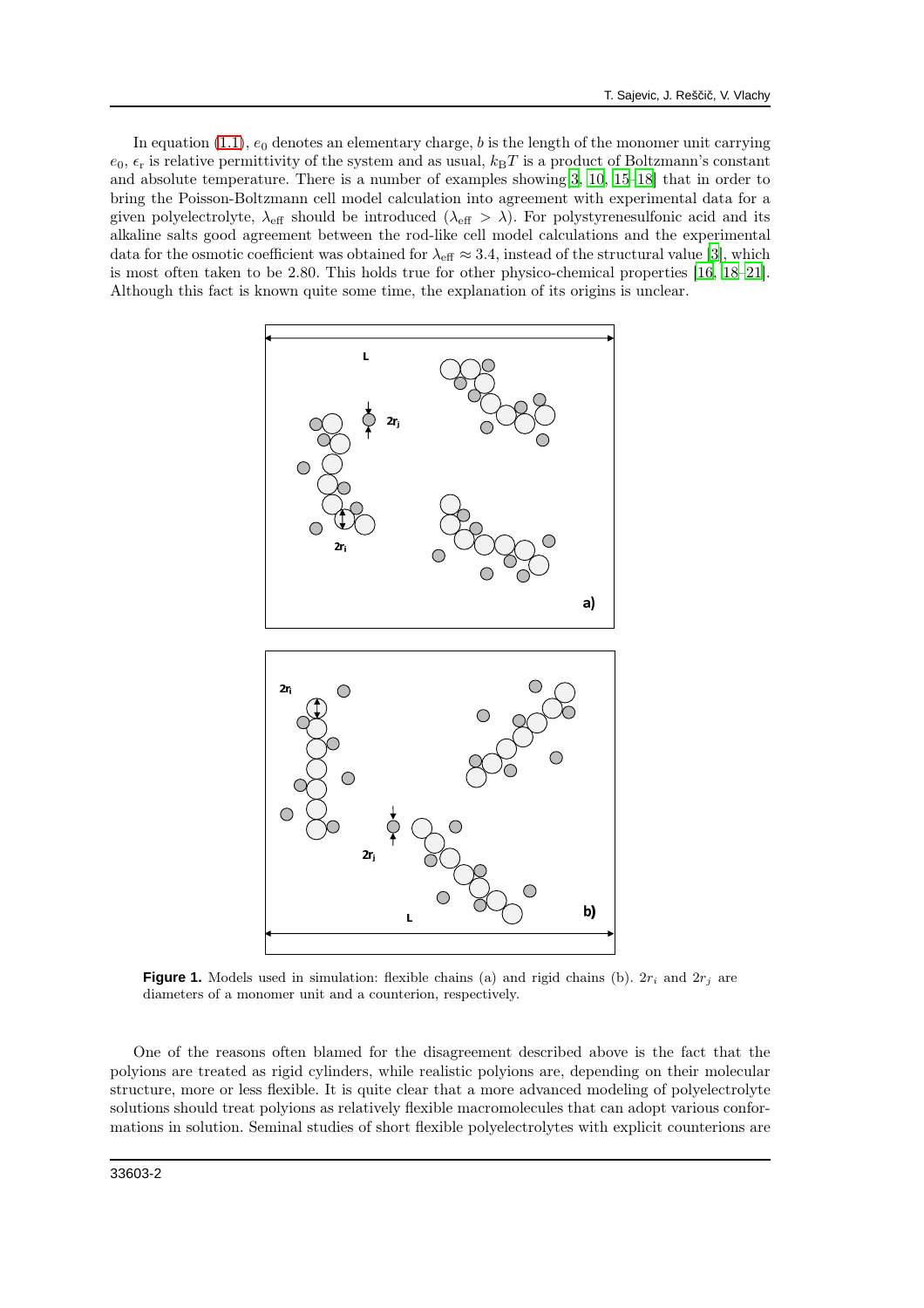due to Stevens and Kremer [\[22,](#page-12-1) [23](#page-12-2)], who published molecular dynamics simulations of polyelectrolyte chains in solution. They used a freely jointed bead-chain polymer model to describe flexible polyions embedded in dielectric continuum; the sizes of monomers and counterions were given by repulsive Lennard-Jones potential. More recently other studies based on the similar model have been published [\[24](#page-12-3)[–26\]](#page-12-4). This polyelectrolyte model explicitly handles long-range Coulomb interactions between the charges in solution and those fixed on the polymer backbone. In contrast to the older studies, which treat finite polyions as fully extended rigid cylinders [\[27](#page-12-5), [28\]](#page-12-6), new works explore different conformations and correlate the charge "binding" and polymer conformations. Another important study is the work by Antypov and Holm [\[26\]](#page-12-4). These authors performed simulations of short rod-like polyions for the purpose of examining the most critical approximations of the rod-like cell model and the Poisson-Boltzmann theory.

Here we also have to mention an interesting recent contribution by Carrillo and Dobrynin [\[29\]](#page-12-7), concerned with another class of polyelectrolytes in solution. These authors performed a study of hydrophobic (partially sulfonated) polyelectrolytes, simulating the transition between the extended and collapsed state [\[30,](#page-12-8) [31\]](#page-12-9). This is an extreme case, which does not apply to highly charged and locally extended polyelectrolytes [\[3,](#page-11-4) [15](#page-11-8)[–21](#page-12-0)], and is therefore not considered here. The solution properties of such partially sulfonated polyelectrolytes substantially differ from those we wish to model here.

In the present contribution we wish to address the effect of flexibility (departures from fully extended conformation) of a polyion chain on thermodynamic properties of solution. In order to get some quantitative information about the effect, we utilized the Monte Carlo method to explore two polyelectrolyte models, schematically shown in figure 1. According to the first one, i) the polyions were represented as freely jointed chains of charged hard spheres. The counterions were modeled as charged hard spheres and the solvent as a continuum with a dielectric constant of pure water under conditions of observation. The second model ii) differed from i) only by the description of the oligoions; the beads of each oligoion were ordered in a straight line and remained totally rigid during the simulation. Computer simulations were performed for three different degrees of polymerization;  $N_{\rm m}$  (number of beads) was 16, 32, and 48. In order to test the effect of the size of the counterion (hydration-dehydration effect), we also varied its radius  $r_c$ . The two experimentally most thoroughly studied thermodynamic properties, i.e., the enthalpy of dilution (see, for example, [\[32,](#page-12-10) [33](#page-12-11)] and the activity coefficient [\[9\]](#page-11-11), were examined as functions of polyelectrolyte concentration. In addition, the pair correlation functions between the charged sites and counterions in solution, as well as the sites and ions themselves, were monitored and used to explain the calculated properties. The simulation results are discussed in view of the experimental results for these systems.

## **2. Models and simulations**

In the present work, two different models were used. In the first model, flexible charged oligomers are made of tangentially bonded charged hard spheres of radius 2 Å, while in the second model the monomer units (beads) of the same size are ordered in a straight line and remain totally rigid (see figure 1 (b)) during the simulation. Counterions are in both models represented as charged hard spheres. Each monomer unit carries one negative elementary charge, while monovalent counterions are positively charged. The total number of counterions is thus equal to the total number of monomer units due to electroneutrality. We systematically varied i) the oligomer size, which was 16, 32, and 48 monomer units for both models, ii) the counterion's size, which was 1, 2, and 3  $\AA$ , and iii) the monomer concentration from  $5 \cdot 10^{-5}$  to 0.2 mol/L.

Interaction between the charged sites is governed by Coulomb and hard sphere potentials:

$$
u_{ij}(r_{ij}) = \begin{cases} \frac{Z_i Z_j L_B}{r_{ij}}, & r_{ij} \ge R_i + R_j, \\ \infty, & r_{ij} < R_i + R_j. \end{cases}
$$
\n(2.1)

Since the beads, as well as the counterions, carry one elementary charge,  $Z_i$  and  $Z_j$  can be either  $+1$  (for the counterion) or  $-1$  (monomer unit). Note that the model used here is essentially the same as studied by Chang and Yehtiraj [\[24](#page-12-3)] and later by Bizjak et al. [\[25](#page-12-12)]. The model examined by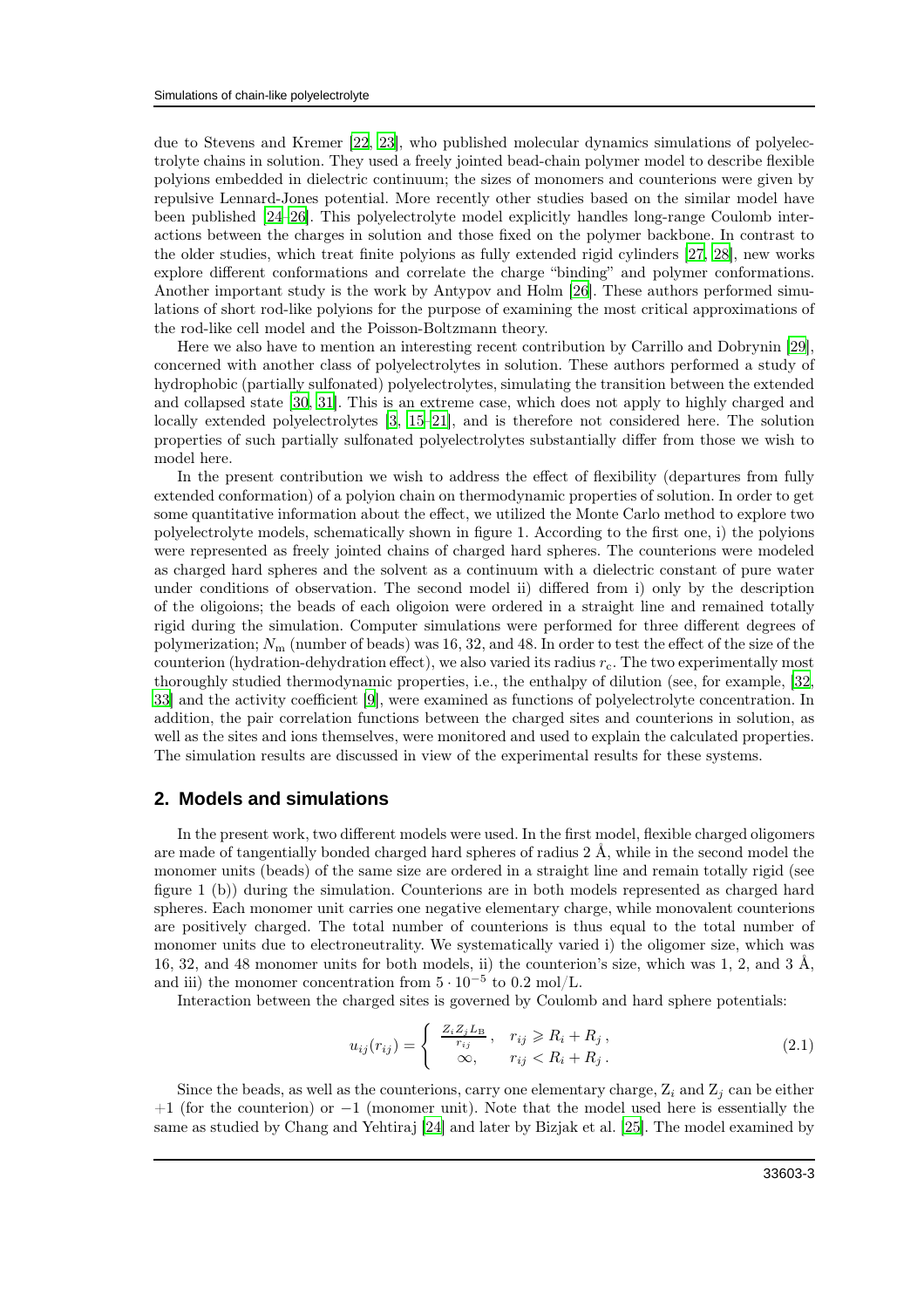Stevens and Kremer [\[22](#page-12-1), [23](#page-12-2)] is slightly different but the two models provide essentially the same insights.

The computer simulations were performed using the same code as before [\[25](#page-12-12), [34\]](#page-12-13). Simulations were carried out in a cubic box, whose size was bigger than the size of oligomer. Long range Coulomb potential was treated using the Ewald summation technique. The number of particles in the simulation box was from 1280 to 5760, depending on the chain lengths and concentration of monomers. For flexible polyions we used three types of moves. Chains were "moved" by using a) translation (the whole chain was translated for particular random vector), b) rotation of the shorter end of the chain and c) bend stretching. For rigid chains, the step a) and rotation of the chain around its center were utilized. The counterions were moved through the box using simple translation procedure. The equilibration run required  $1 \cdot 10^5$ , and to obtain good statistics for the production run,  $1 \cdot 10^6$  moves per particle were needed.

#### **3. Results and discussion**

Numerical results in this section apply to the concentration of monomer units  $c_{\rm m}$  = 0.001 monomol/dm<sup>3</sup>. Further, T = 298.15 K, where  $L_{\rm B}$  is equal to = 7.14 Å, which yields the linear charge density  $\lambda = 1.785$ . In this way,  $\lambda > 1$ , this is considered to be a moderately strong polyelectrolyte for which the Manning condensation [\[13,](#page-11-5) [14](#page-11-6)] should take place. To orient the reader,  $\lambda$  for poly(styrene)sulfonic acid is 2.8, and for the DNA it is 4.2, while for another class of frequently studied polyelectrolytes, i.e.  $x, y$ -ionenes [\[18](#page-11-9)[–21](#page-12-0)], it is from 0.673 to 1.437. Only fully charged oligomers – where each bead carries one negative elementary charge – were studied here. The effect of the polyion length was explored with varying number of segments  $N<sub>m</sub>$  from 16 to 48.

#### **3.1. Pair distribution functions**

Here we are interested in how an increase in the flexibility of polyions and the size of counterions affect the spatial distributions of particles in such systems. In the binary systems like these ones we have three pair distribution functions (pdf): the monomer-monomer  $g_{mm}(r)$ , monomer-counterion  $g_{\rm mc}(r)$ , and counterion-counterion  $g_{\rm cc}(r)$  function. These correlation functions have been calculated for both models and for two (or in some cases three) values of the counterions radius,  $r_c$ . Only the most interesting pair distribution functions are presented here.

#### **3.1.1. Flexible oligoions**

In figure 2 (a)–(c) we present the results for the intermolecular part of the monomer-monomer distribution function for  $N_{\rm m}$  = 16, 32, and 48, all for two different values  $r_{\rm c}$  (1 and 3 Å), as indicated in the caption. This result shows that smaller counterions  $(1 \text{ Å})$ , due to their stronger electrostatic screening of polyions, cause the monomer units belonging to different oligoions to distribute at distances (continuous curve) smaller than larger ions 3 Å (dashed curve). The full monomer-monomer distribution function, which also contains the intramolecular part, is shown in figure 3  $(a)$ – $(b)$ .

The monomer-counterion pair distribution functions, shown in figure 4 (a)–(b), reflect strong counterion-oligoion attraction. These results apply to  $N<sub>m</sub> = 48$ . The counterions having smaller radius are capable of closer approaching the oligoion, and thus the peak of the pair distribution function reaches higher values. The minimum of  $g_{\text{mc}}(r)$  at large distances, i.e. at  $r \approx 200 \text{ Å}$  is an interesting new feature still unknown within the Poisson-Boltzmann cell model calculations. The minimum was also found for  $N_{\rm m} = 16$  (and 32) but it was shallower and located closer to the origin.

The third pair distribution function, shown in figure 5  $(a)-(c)$ , describes the counterion-counterion correlation,  $g_{cc}(r)$ . In several recent papers [\[35](#page-12-14)[–38\]](#page-12-15), this distribution function has been extensively studied for the cylindrical model with infinitely long polyion. A strong increase of concentration of equally charged counterions in the vicinity of the polyion forms a basis of the catalytic effect [\[39](#page-12-16), [40\]](#page-12-17). The shape reflects the fact that the highest probability of finding two counterions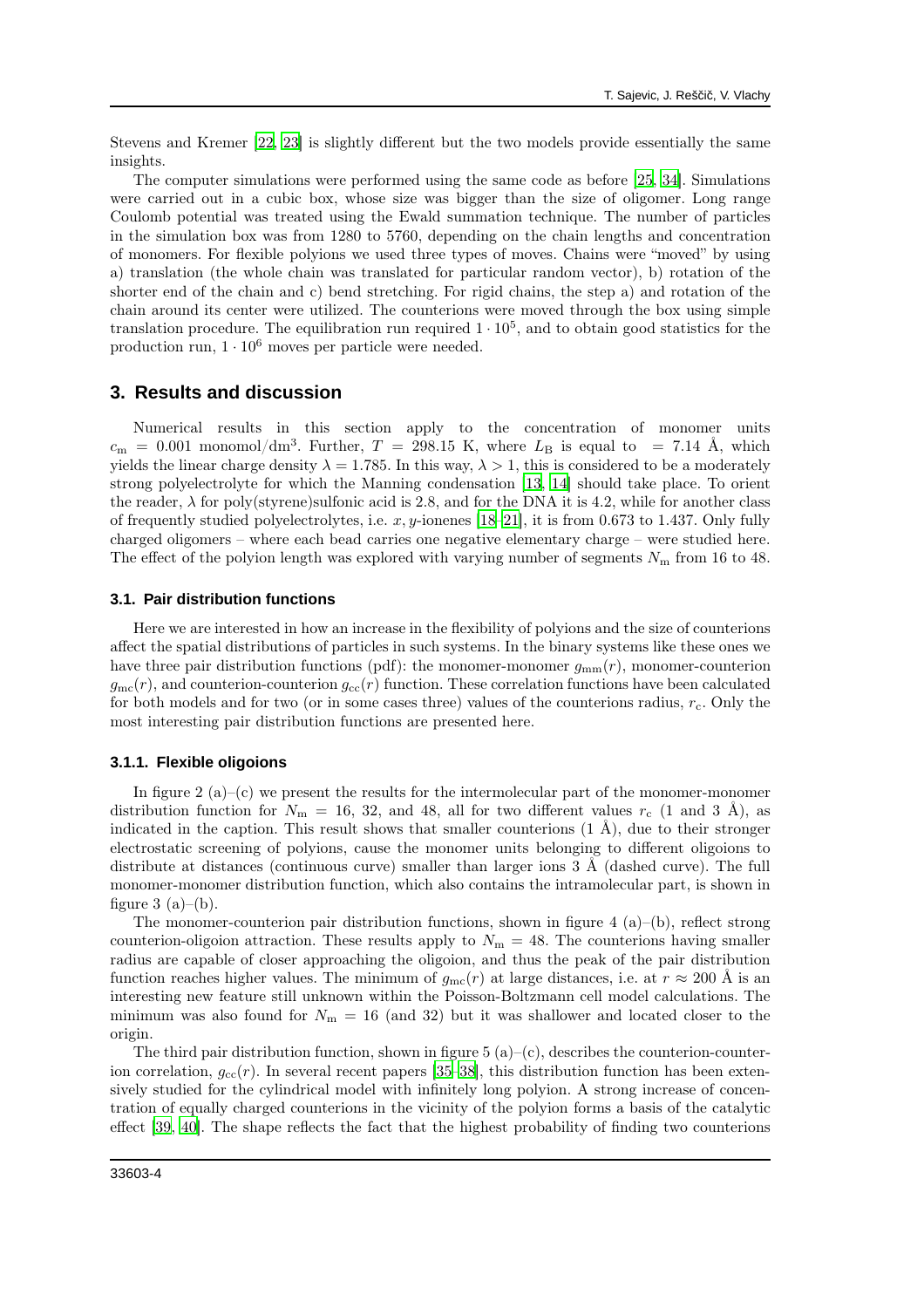

**Figure 2.** Intermolecular monomer-monomer pair distribution function at  $N = 16$  (a), 32 (b), and 48 (c), for  $r_c = 1$  Å (continuous curve) and 3 Å (dashed curve).



**Figure 3.** Intermolecular monomer-monomer pair distribution function for  $N_{\rm m} = 16$  (a) and  $N_{\rm m} = 48$  (b), for  $r_{\rm c} = 1$  Å(continuous line) and 3 Å(dashed line). Insets show the total (intermolecular plus intramolecular) distribution at short separations.

is just on the opposite sides of the charged bead. Such distributions of counterions are not limited to linear polyelectrolyte and may also appear in highly charged micellar solutions [\[41\]](#page-12-18).

#### **3.1.2. Rigid versus flexible oligoions**

First studies of short cylindrical polyions, with the purpose of exploring the effect of an increased length of the oligoion on the osmotic coefficient, were published long ago [\[27](#page-12-5), [28\]](#page-12-6). The Monte Carlo method and the Poisson-Boltzmann theory were used for this purpose. These calculations were performed in the cell model approximation and the first simulation of an isotropic solution of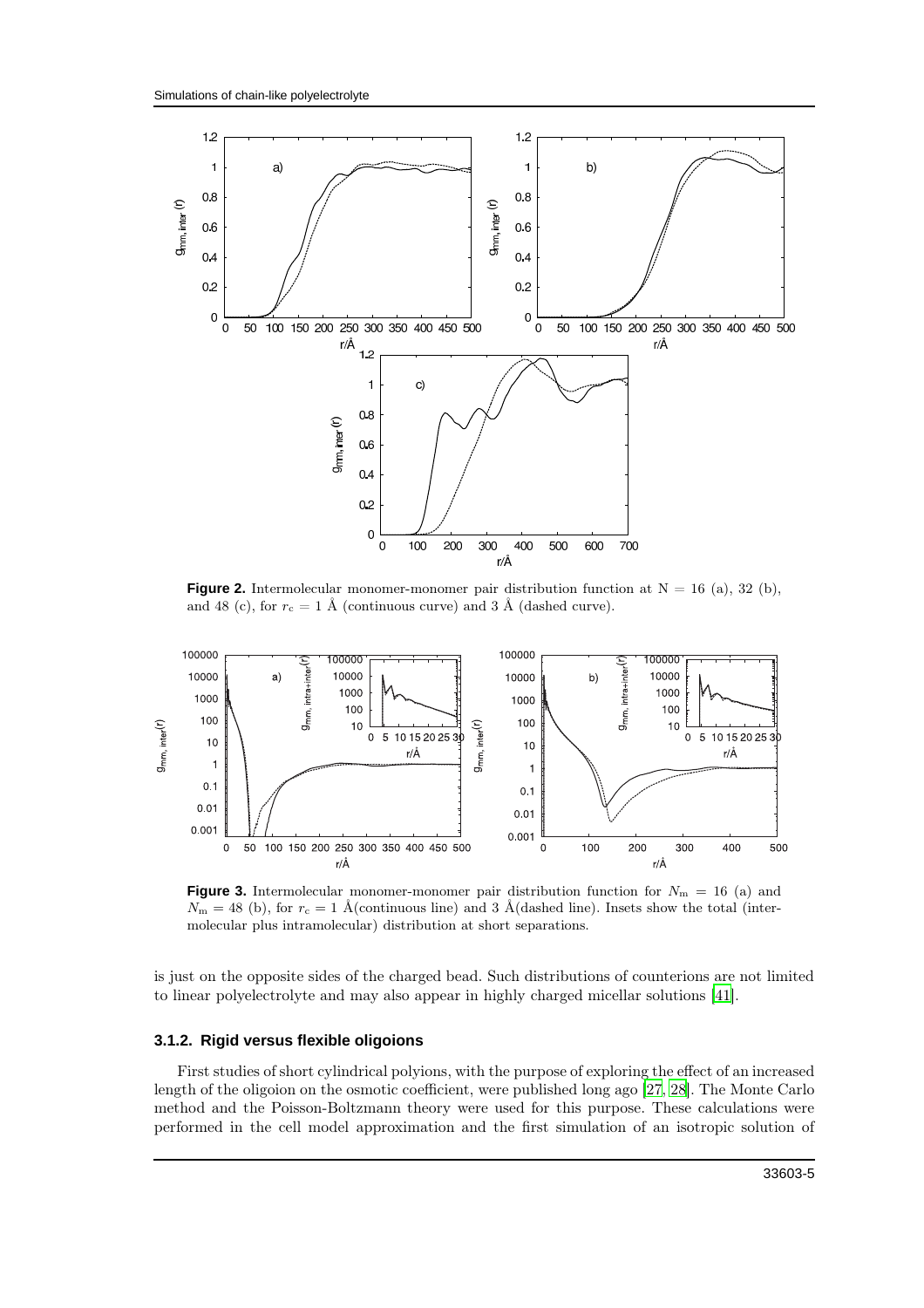

**Figure 4.** Monomer-counterion pair distribution function at  $N_m = 16$  (a), 32 (b), and 48 (c), all for  $r_c = 1$  Å(continuous line) and 3 Å(dashed line).



**Figure 5.** Counterion-counterion pair distribution function at  $N_m = 16$  (a), 32 (b), and 48 (c) all for  $r_c = 1$  Å(continuous line) and 3 Å(dashed line).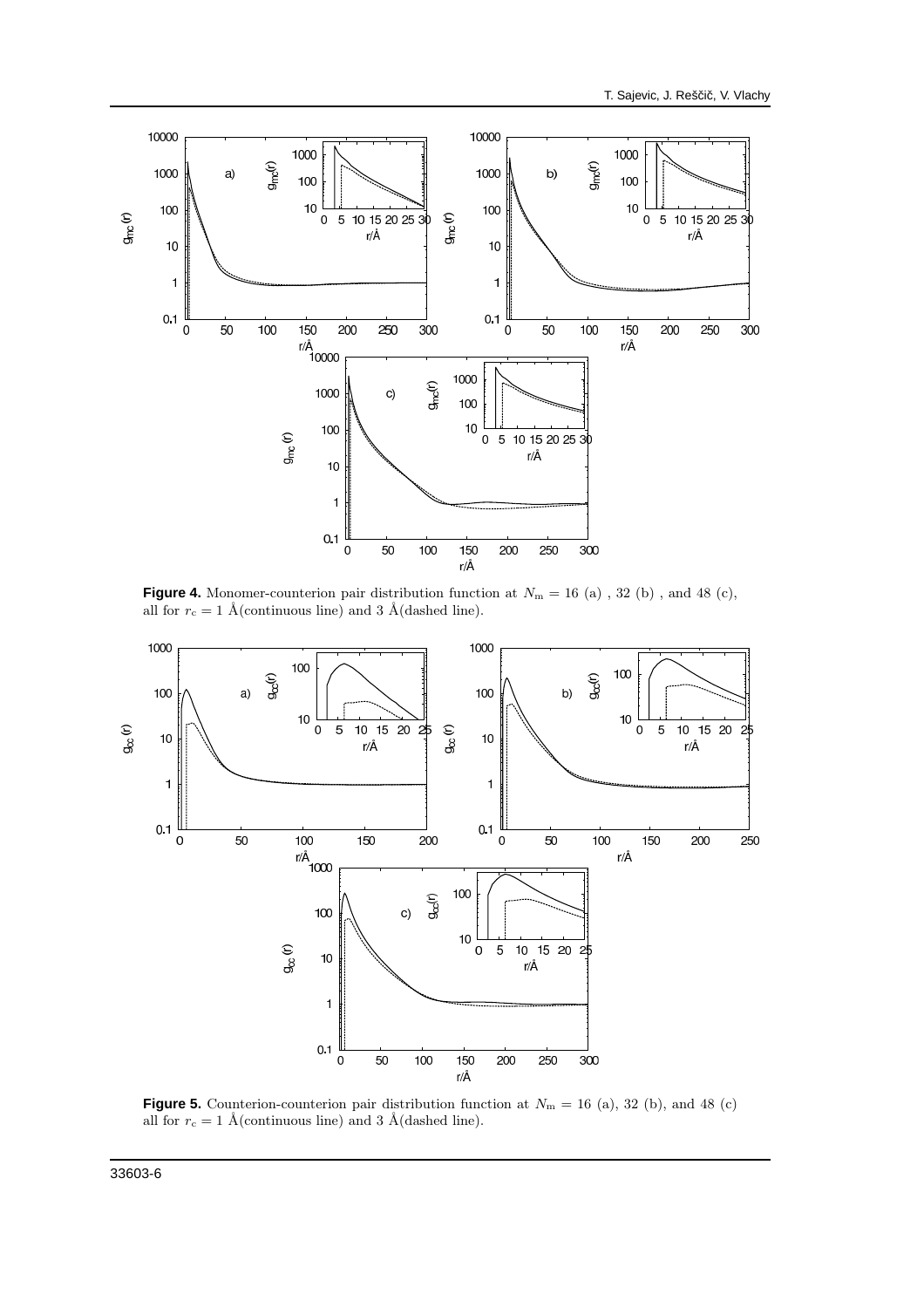rigid-chain polyelectrolyte seems to be due to Antypov and Holm [\[26](#page-12-4)]. These authors, however, did not present any spatial distribution functions; the pair correlation functions for our system are shown next. In particular, we are interested in the comparison of the correlation functions obtained for flexible and rigid oligoions, which is presented next.

First in figure  $6(a)$ –(c) we display the result for the interparticle part of the monomer-monomer pair distribution function as obtained by the flexible and rigid oligoion models. The results show that monomers of flexible oligoions are generally distributed at distances larger than those of rigid oligoions. The other distribution functions are shown in figures 7 and 8. First, the monomer-



**Figure 6.** Intermolecular monomer-monomer pair distribution function for  $N_m = 48$  at  $r_c =$ 1 Å (a), 2 Å (b), and 3 Å (c) for flexible (continuous line) and rigid chains (dashed line).

counterion distributions are displayed in figure 7. As we see the distributions differ qualitatively; the descent of the function obtained for rigid polyions is steeper at the beginning and forms a much shallower minimum. At a certain distance, the two functions intersect each other. Up to this distance, the concentration of counterions near the rigid polyion is significantly higher. Different shapes of the pair distributions, of course, affect the fraction of counterions calculated within a certain distance from the polyion.

In figure 8 we show the counterion-counterion,  $g_{cc}(r)$ , distribution functions for both cases. Similarly, we observe significant differences between the functions obtained for rigid and flexible polyions. The correlation function for rigid polyions (dashed line) runs below the one for flexible polyions (continuous line), indicating weaker correlation between equally charged ions in the vicinity of the polyion. This observation is only true to a certain distance where, as shown in figure 7, the two distribution functions intersect. As found in previous studies of infinitely long and rigid polyions [\[36\]](#page-12-19), smaller ionic size yields stronger correlation between the counterions in the electrical double-layer. This counterion-counterion correlation is neglected in the Poisson-Boltzmann theory but as shown before [\[35\]](#page-12-14) (see also the references therein), this is not considered to be a serious source of error when monovalent counterions are present in solution. For divalent counterions this is not true any more. In such cases, the counterion-counterion correlation may be strong enough to cause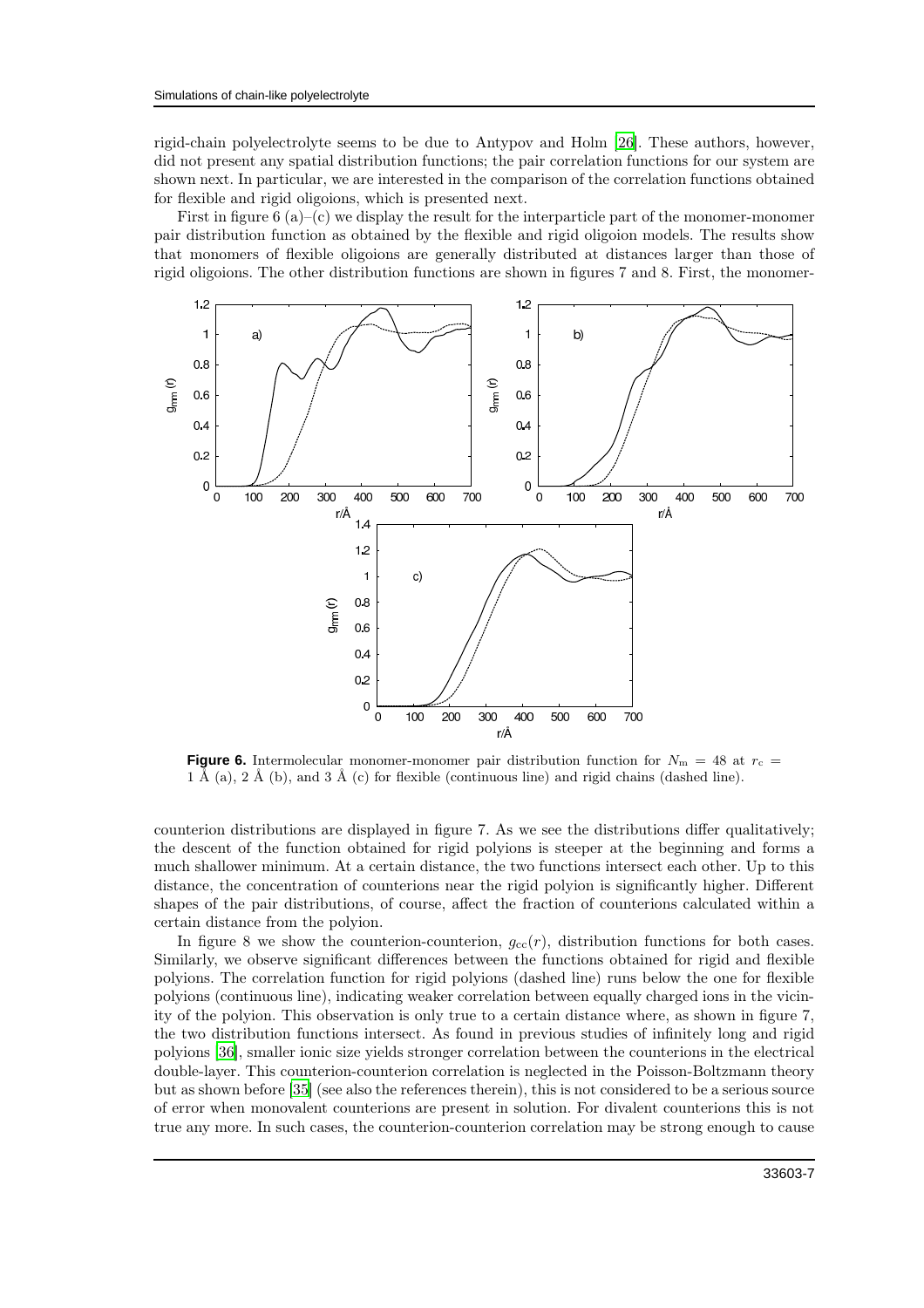

**Figure 7.** Monomer-counterion pair distribution function for  $N_m = 48$  at  $r_c = 1$  Å (a), 2 Å (b), and 3 Å (c) for flexible (continuous line) and rigid chains (dashed line).



**Figure 8.** Counterion-counterion pdf for  $N_{\rm m} = 48$  at  $r_{\rm c} = 1$  Å (a), 2 Å (b), and 3 Å (c) for flexible (continuous line) and rigid chains (dashed line).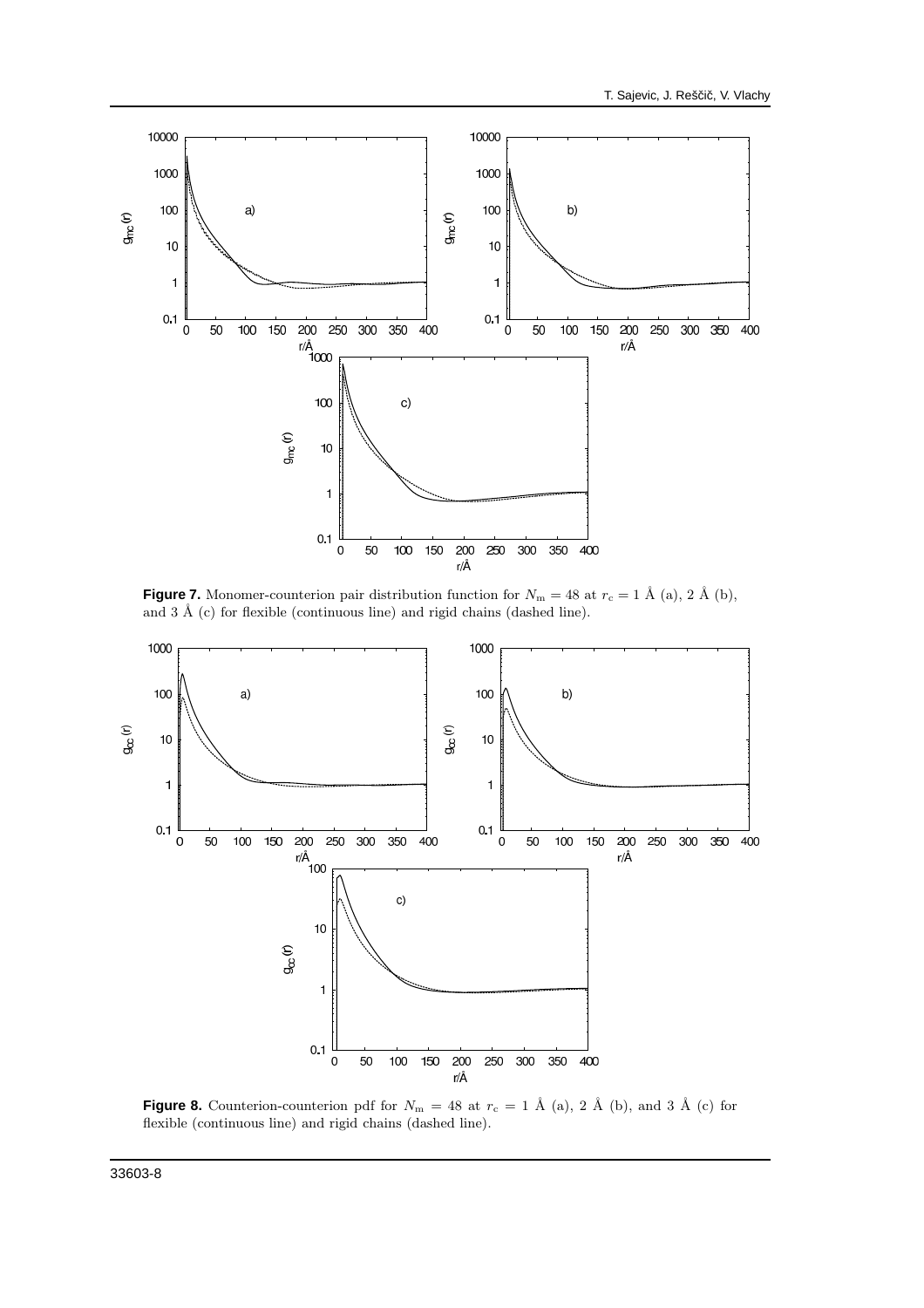clustering of the polyions; this effect cannot be accounted for by the mean-field Poisson-Boltzmann theory.

#### **3.2. Conformational averages**

The quantities, reflecting the average conformation of the oligoion in solution, are the end-toend distance and the average radius of gyration. Both properties have been for flexible oligoions studied before [\[25](#page-12-12)], but only for one size of the counterions. Here, the study is extended to the counterions with  $r_c = 1$  and 3 Å in order to quantify the effects of the counterion size on these averages.

The average values of the end-to-end distance,  $R_{ee}$  (in  $\AA$ ) and the radius of gyration  $R_{g}$  (in Å) are, as a function of the counterion size and for the degrees of polymerization  $N_{\rm m}$  equal to 16, 32, and 48, collected in table 1. For short oligoions ( $N_{\rm m} = 16$ ) the values of  $R_{\rm g}$  and  $R_{\rm ee}$  do not change much with the change of the counterion size. Shorter oligoions tend to assume more extended conformations in solution. Due to their low degree of polymerization, they are surrounded by a smaller number of counterions. The electrostatic forces between the oligoion and counterions in solution are in such situations less strong, and the variations of the counterion size only have small effects.

**Table 1.** Conformational averages and excess chemical potential of counerions at  $c_m$  = 0.001 mol/L as a function of  $N_{\rm m}$  and for three different  $r_{\rm c}$  values for flexible chains.

| $N_{\rm m}$         |       |                                                 |       | 32 |                   |                                         |                 |        |        |
|---------------------|-------|-------------------------------------------------|-------|----|-------------------|-----------------------------------------|-----------------|--------|--------|
| $r_{\rm c}$<br>1A   |       |                                                 |       |    |                   |                                         |                 |        |        |
| $R_{\rm ee}$        | 36.64 |                                                 |       |    |                   | $38.18$   39.27   72.74   76.30   79.12 | 106.94          | 113.76 | 118.48 |
| $R_{\rm g}$ [Å]     |       | $12.77$   13.21   13.50   24.42   25.46   26.27 |       |    |                   |                                         | $35.33$   37.37 |        | 38.70  |
| $-\beta u^{\rm ex}$ | 0.479 | 0.410                                           | 0.339 |    | $0.693 \pm 0.613$ | 0.542                                   | 0.891           | 0.793  | 0.707  |

An increase of the degree of polymerization increases  $R_{ee}$  and  $R_g$ . Also, larger counterions do not screen the repulsion between the monomer units (beads) as well as the smaller ones; the effect increases the end-to-end distance. It is of interest to compare the end-to-end distance for a certain oligoion, with its contour (fully extended) length. For  $N<sub>m</sub> = 48$ , the fully extended oligoion measures 192.0 Å, while the average end-to-end distance is only around 118.5 Å.

#### **3.3. Enthalpy of dilution**

For polyelectrolyte solutions the excess internal energy is not that important *per se*, however, the difference of  $U^{\text{ex}}$  between two concentrations, can be approximated with the enthalpy of dilution,  $\Delta_dH$ . This quantity can be accurately measured [\[17](#page-11-12), [32,](#page-12-10) [33](#page-12-11), [42](#page-12-20)[–45\]](#page-12-21), providing important insights into the nature of interaction in polyelectrolyte solutions. The measurements performed for various polyelectrolyte systems indicated important deviations from theoretical predictions (for review see, [\[44\]](#page-12-22)). For example, the classical electrostatic theories predict exothermic effects upon dilution [\[3\]](#page-11-4), while experimental data show that  $\Delta_dH$  can be negative or positive depending on the nature of the counterion [\[33](#page-12-11), [45\]](#page-12-21).

The results for  $\Delta_d H^{ex}$  are presented in figure 9 for different  $N_m$  as a function of the  $-\log_{10} c_m$ . The results for both flexible and totally rigid model of oligoions are presented in the same figure. The most important observations are as follows: i) the enthalpies are, as found in our previous study [\[25\]](#page-12-12), negative and the slope depends on the degree of polymerization; more heat is released upon dilution per mole of monomer units for shorter polyions, ii) the  $\Delta_dH$  values are less exothermic for flexible polyions than for the rigid ones, iii) the effects of counterion radius are noticeable for solution of rigid polyions but much less pronounced in case of flexible polyions. In all cases the differences are small and, as our experience shows, they are within the uncertainties of experimental data.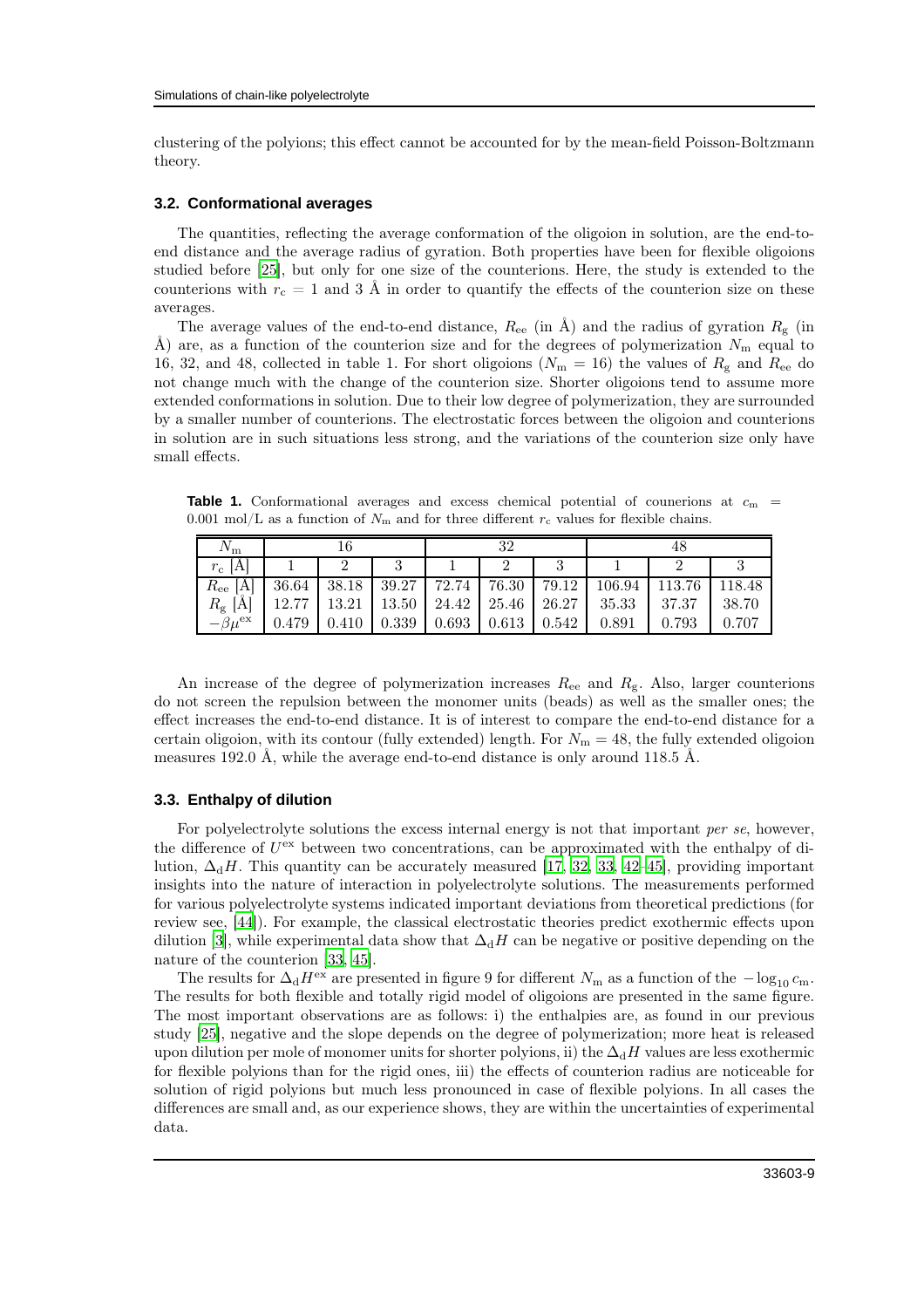

**Figure 9.** Enthalpy of dilution as a function of  $c_m$  for  $N = 32$  at  $r_c = 1$  and 3 Å for both flexible and rigid chains.

We can compare these results with those presented, for example, in figure 5 by Lipar et al. [\[17\]](#page-11-12). These authors have measured the heats of dilution of various alkaline salts of polyanetholesulphonic acid at 298 K. As we see both the trends and magnitude of the effect are correctly predicted by our models.

#### **3.4. Activity coefficient of counterions**

A comprehensive examination of the counterion activity in polyelectrolyte solutions was published by Wandrey et al. [\[9\]](#page-11-11). The study revealed the effect of the degree of polymerization on the counterion activity, the factor which was not evident from the theories treating polyions as infinitely long and rigid cylinders. Here we explore the effect of another factor of this kind, i.e., the polyion flexibility. Excess chemical potential (activity coefficient) of counterions  $\mu^{ex}$  has been studied in our previous work [\[25](#page-12-12)]. The novelty of the present work lies in the simulations that we performed for both i) flexible and ii) rigid models as well as in examining the effect of the size of the counterions.

As before, we use Widom's method to determine this quantity. In equation [\(3.1\)](#page-9-0),  $\Delta U$  represents the sum of pairwise potentials of the inserted fictitious counterion with all others counterions and monomer units (see, for example, [\[46](#page-12-23)])

<span id="page-9-0"></span>
$$
\beta \mu^{\text{ex}} = -\ln \left\langle e^{-\Delta U / k_{\text{B}} \text{T}} \right\rangle. \tag{3.1}
$$

Although the individual activity coefficient of counterion is, strictly speaking, not a well-defined thermodynamic property, still it is of theoretical interest. For the salt-free solutions in the cylindrical cell model approximation, this quantity is equal to the osmotic coefficient [\[47\]](#page-12-24). Earlier experimental determinations of counterion activity coefficient are due to Nagasawa and Kagawa [\[48\]](#page-12-25), Oman and Dolar [\[3,](#page-11-4) [49](#page-12-26)], and Joshi and Kwak [\[50\]](#page-12-27). More recent experimental results were, for solutions of aliphatic ionenes with variable degree of charging, obtained by Nagaya et al. [\[18\]](#page-11-9) and by Minakata and coworkers [\[51\]](#page-12-28). From theoretical viewpoint, we have to mention the work of Manning [\[13\]](#page-11-5); his theory describes the individual ionic activities of electrolyte-polyelectrolyte mixtures in semi-quantitative agreement with experimental data. Recently Manning and Mohanty extended the theory to solutions of charged oligomers [\[52\]](#page-12-29), emphasizing the the importance of the ratio of the Debye screening length  $L<sub>D</sub>$  to the contour length of the polyion.

The results of our Monte Carlo simulation are shown in figure 10. The reduced excess chemical potential of counterions (logarithm of the individual activity coefficient) exhibits quite a significant  $r_c$  dependence. The counterions of smaller size yield more negative values of the excess chemical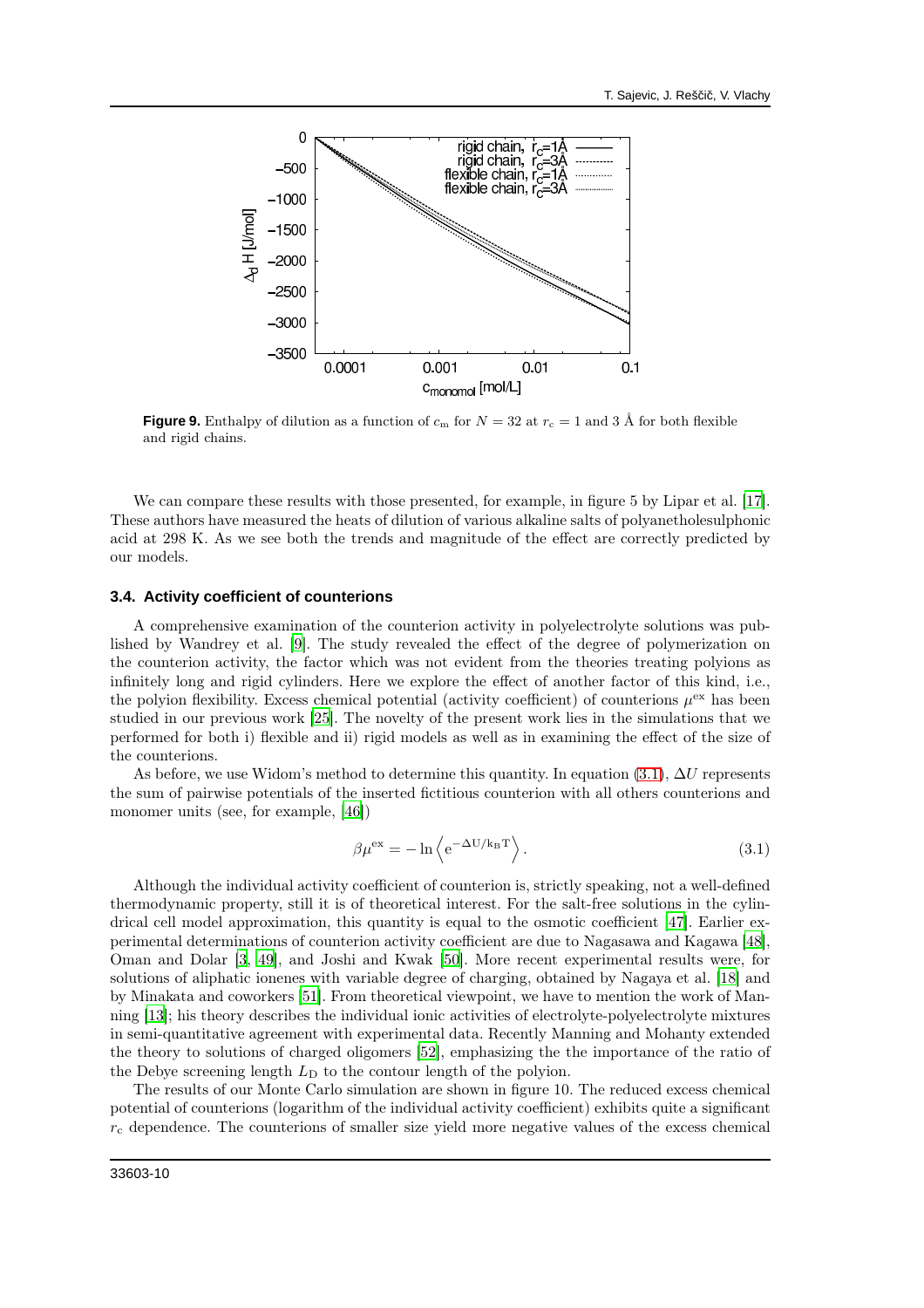

**Figure 10.** Excess chemical potential of counterions for N=32 and for rigid (a) and flexible chains (b).

potential. This holds true for both rigid (panel a) and flexible (panel b) oligoions. Another important observation, not known from earlier studies, is that the  $\beta \mu^{ex}$  values are more negative in case of flexible oligoions. In other words, it is less favorable to insert the counterion in solution containing rigid oligoions. The effects are not small and should be observed experimentally. Finally, the last row of table 1 displays a dependence of  $\beta \mu^{ex}$  on chain length for flexible chains. A longer chain drives the  $\beta \mu^{\text{ex}}$  toward more negative values.

## **4. Conclusions**

New simulations and theoretical results were presented for two models of polyelectrolyte solution. In one case, the polyions were pictured as a rigid one-dimensional array of charged hard spheres being totally rigid, while in the other example, they were represented as a freely jointed (flexible) chain. The results shown here strengthen and complement the conclusions arrived at in some previous papers, most notably in [\[25,](#page-12-12) [26\]](#page-12-4).

Monte Carlo simulation was utilized to calculate the pair distribution functions between various sites. The results for the monomer-monomer, monomer -counterions, and counterion-counterions distribution functions were obtained for the both oligoion models, varying the radius of the counterions from 1.0 Å to 3.0 Å. The site-site pair distribution functions indicate significant differences between the rigid and flexible model of the oligoion. In particular, the counterion-monomer pair distribution and monomer-monomer distribution functions can differ quite substantially if the counterions present in solution are small.

Among thermodynamic properties we choose to examine the enthalpy of dilution and the activity coefficient of counterions. These two properties, taking into account the correlation between the activity and osmotic coefficient, are widely used to characterize polyelectrolytes in solutions. Experimental results for the enthalpy of dilution very clearly reveal the ion-specific effects (see [\[33\]](#page-12-11) and the references therein). Aqueous solutions of 3, 3-ionenes (cationic polyelectrolytes having quaternary ammonium groups on the backbone) with fluoride (strong kosmotrope) counterions yield an exothermic effect upon dilution in good agreement with theory and the simulation results presented here. On the other hand, the solutions with chloride, bromide, and iodide counterions consume the heat upon dilution (endothermic effect) in strong disagreement with the theory and simulations based on the continuum solvent models. The 3, 3-ionenes, studied in several papers [\[16,](#page-11-10) [19](#page-11-13)[–21](#page-12-0), [33\]](#page-12-11), have the charge density parameter  $\lambda = 1.437$ , which is not far from the value of the present model, with  $\lambda$  equal to 1.785. It is shown that the parameters used to describe the polyelectrolyte models studied here are not unrealistic. It is quite clear from the results presented in this paper (cf. figure 9) that neither the effect of flexibility of polyions, nor the size of the counterions (both in reasonable limits) can explain qualitative differences between the continuum-solvent theories and experimental results. As discussed elsewhere [\[33\]](#page-12-11), the ion-specific effects discussed above, are closely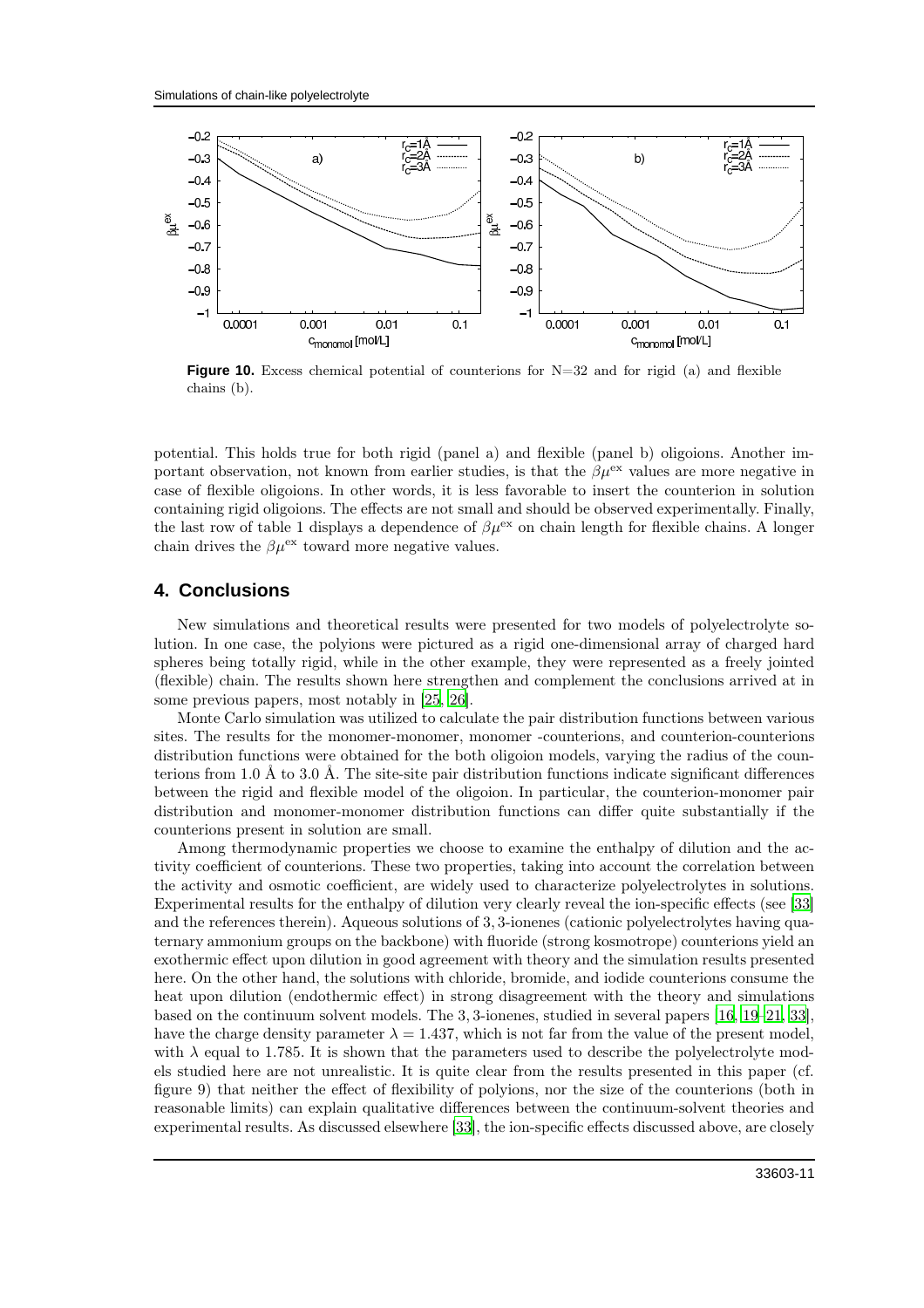connected with the hydration properties of the counterions and charged group on the polyion.

The counterion activity coefficients in polyelectrolytes were studied in many papers and the results were thoroughly analyzed by Wandrey and coworkers [\[9](#page-11-11)]. The experimental data confronted with approximate theories. The analysis revealed important effects of the polyelectrolyte concentration and the chain length of the polyion. Measurements indicate that the activity coefficient of counterions decreases with the increasing degree of polymerization. This finding is consistent with our calculations. Our simulations, in agreement with measurements, predict a substantial ionspecific effect; the smaller is the ion the stronger is the ion binding [\[16](#page-11-10), [18\]](#page-11-9). In view of theoretical nature of our study, where we can control the model parameters, we have been able to examine the effect of the flexibility of oligoion on the counterion activity coefficient. Such effects cannot be easily studied experimentally. Our simulations show that flexible oligoions (or polyions) attract the counterions more strongly than the rigid ones. This finding supports the idea that  $\lambda_{\text{eff}} > \lambda$ , should be used to successfully fit the experimental data.

In conclusion, the corrections due to the deviations from fully extended polyion conformations are generally not large. This is certainly true for highly charged polyelectrolytes examined here. The situation, however, may be different in case of weakly charged polyelectrolytes, or in the presence of large hydrophobic domains on the polyion. In such situations, transitions from the extended shape to the globular one are possible.

## **Acknowledgements**

This work was supported by the Slovenian Research Agency through Physical Chemistry Research Program 0103–0201.

#### <span id="page-11-0"></span>**References**

- <span id="page-11-1"></span>1. Alexandrowicz Z., Katchalsky A., J. Polym. Sci., Part A: Polym. Chem., 1963, 1, 3231–3260; doi[:10.1002/pol.1963.100011017.](http://dx.doi.org/10.1002/pol.1963.100011017)
- 2. Katchalsky A., Pure Appl. Chem., 1971, 26, 327; doi[:10.1351/pac197126030327.](http://dx.doi.org/10.1351/pac197126030327)
- <span id="page-11-4"></span>3. Dolar D. – In: Polyelectrolytes, Selegnyi E., ed. D. Reidel, Dordrecht, 1974, p. 97–113.
- 4. Dautzenberg H., Jaeger W., Kötz J., Philipp B., Seidel C., Stscherbina D., Polyelectrolytes. Formation, Characterization and Application. Hanser, Munich, 1994.
- 5. Schmitz K.S. Macroions in Solution and Colloidal Suspension. VCH, New York, 1993.
- 6. Förster S., Schmidt M., Adv. Polym. Sci.: Physical Properties of Polymers, 1995, 120, 51–133.
- 7. Vlachy V., Hribar-Lee B., Reščič J., Kalyuzhnyi Yu.V. In: Ionic Soft Matter: Modern Trends in Theory and Applications, NATO Science Series II: Mathematics, Physics and Chemistry, Henderson D., Holovko M. Trokhymchuk A. (eds.). Springer, 2005.
- 8. Dobrynin A.V., Curr. Opin. Colloid Interface Sci., 2008, 13, 376–388; doi[:10.1016/j.cocis.2008.03.006.](http://dx.doi.org/10.1016/j.cocis.2008.03.006)
- <span id="page-11-11"></span>9. Wandrey C., Hunkeler D., Wendler U., Jaeger W., Macromolecules, 2000, 33, 7136–7143; doi[:10.1021/ma991763d.](http://dx.doi.org/10.1021/ma991763d)
- <span id="page-11-7"></span>10. Blaul J., Wittemann M., Ballauff M., Rehahn M., J. Phys. Chem. B, 2000, 104, 7077–7081; doi[:10.1021/jp001468r.](http://dx.doi.org/10.1021/jp001468r)
- <span id="page-11-2"></span>11. Holm C., Rehahn M., Opperman W., Ballauff M., Adv. Polym. Sci., 2004, 166, 1–27; doi[:10.1007/b11347.](http://dx.doi.org/10.1007/b11347)
- <span id="page-11-3"></span>12. Jerman B., Breznik M., Kogej K., Paoletti S., J. Phys. Chem. B, 2007, 111, 8435–8443; doi[:10.1021/jp0676080.](http://dx.doi.org/10.1021/jp0676080)
- <span id="page-11-5"></span>13. Manning G.S., J. Chem. Phys., 1969, 51, 924; doi[:10.1063/1.1672157.](http://dx.doi.org/10.1063/1.1672157)
- <span id="page-11-6"></span>14. Manning G.S., J. Chem. Phys., 1969, 51, 934; doi[:10.1063/1.1672158.](http://dx.doi.org/10.1063/1.1672158)
- <span id="page-11-8"></span>15. Vesnaver G., Dolar D., Eur. Polym. J., 1976, 12, 129–132; doi[:10.1016/0014-3057\(76\)90039-2.](http://dx.doi.org/10.1016/0014-3057(76)90039-2)
- <span id="page-11-10"></span>16. Arh K., Pohar C., Vlachy V., J. Phys. Chem. B, 2002, 106, 9967–9973; doi[:10.1021/jp025858k.](http://dx.doi.org/10.1021/jp025858k)
- <span id="page-11-12"></span>17. Lipar I., Zalar P., Pohar C., Vlachy V., J. Phys. Chem. B, 2007, 111, 10030–10136; doi[:10.1021/jp073641q.](http://dx.doi.org/10.1021/jp073641q)
- <span id="page-11-9"></span>18. Nagaya J., Minakata A., Tanioka A., Langmuir, 1999, 15, 4129–4134; doi[:10.1021/la981190i.](http://dx.doi.org/10.1021/la981190i)
- <span id="page-11-13"></span>19. Lukšič M., Buchner R., Hribar-Lee B., Vlachy V., Macromolecules, 2009, 42, 4337–4342; doi[:10.1021/ma900097c.](http://dx.doi.org/10.1021/ma900097c)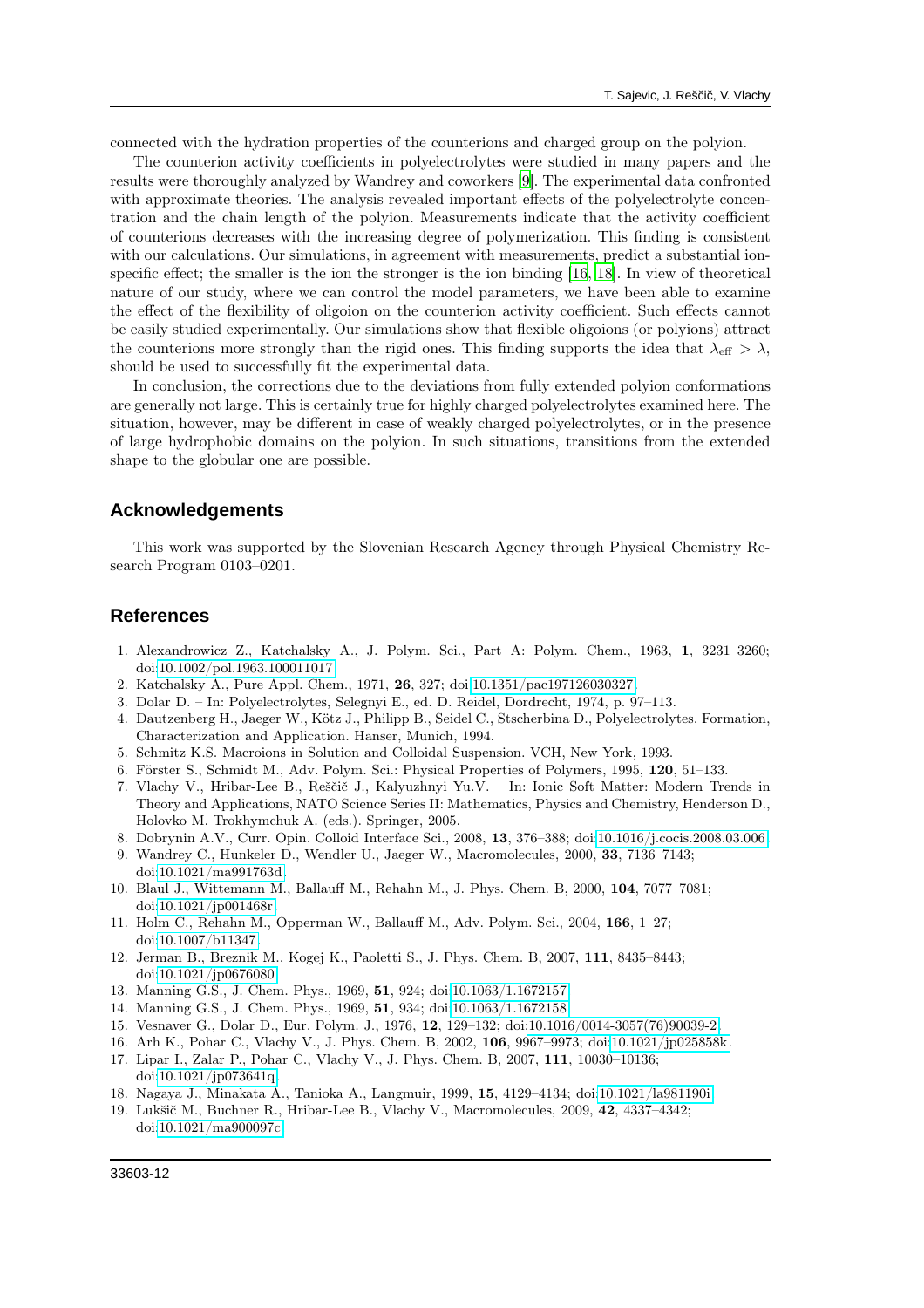- 20. Lukšič M., Buchner R., Hribar-Lee B., Vlachy V., Phys. Chem. Chem. Phys., 2009, 11, 10053–10058; doi[:10.1039/B914938B.](http://dx.doi.org/10.1039/B914938B)
- <span id="page-12-0"></span>21. Lukšič M., Hribar-Lee B., Vlachy V., J. Phys. Chem. B, 2010, 114, 10401–10408; doi[:10.1021/jp105301m.](http://dx.doi.org/10.1021/jp105301m)
- <span id="page-12-1"></span>22. Stevens M.J., Kremer K., Phys. Rev. Lett., 1993, 71, 2228–2231; doi[:10.1103/PhysRevLett.71.2228.](http://dx.doi.org/10.1103/PhysRevLett.71.2228)
- <span id="page-12-2"></span>23. Stevens M.J., Kremer K., J. Chem. Phys., 1995, 103, 1669–1690; doi[:10.1063/1.470698.](http://dx.doi.org/10.1063/1.470698)
- <span id="page-12-3"></span>24. Chang R., Yehtiraj A., Macromolecules, 2005, 38, 607–616; doi[:10.1021/ma0486952.](http://dx.doi.org/10.1021/ma0486952)
- <span id="page-12-12"></span>25. Bizjak A., Reščič J., Kalyuzhnyi Yu.V., Vlachy V., J. Phys. Chem. B, 2006, 125, 214907; doi[:10.1063/1.2401606.](http://dx.doi.org/10.1063/1.2401606)
- <span id="page-12-4"></span>26. Antypov D., Holm C., Macromolecules, 2007, 40, 731–738; doi[:10.1021/ma062179p.](http://dx.doi.org/10.1021/ma062179p)
- <span id="page-12-5"></span>27. Vlachy V., Dolar D., J. Chem. Phys., 1982, 76, 2010–2014; doi[:10.1063/1.443174.](http://dx.doi.org/10.1063/1.443174)
- <span id="page-12-6"></span>28. Bratko D., Dolar D., J. Chem. Phys., 1984, 80, 5782–5789; doi[:10.1063/1.446601.](http://dx.doi.org/10.1063/1.446601)
- <span id="page-12-7"></span>29. Carrillo J.-M.Y., Dobrynin A., J. Phys. Chem. B, 2010, 114, 9391–9399; doi[:10.1021/jp101978k.](http://dx.doi.org/10.1021/jp101978k)
- <span id="page-12-8"></span>30. Aseyev V.O., Klenin S.I., Tenhu H., Grillo I., Geissler E., Macromolecules, 2001, 34, 3706–3709; doi[:10.1021/ma0016331.](http://dx.doi.org/10.1021/ma0016331)
- <span id="page-12-9"></span>31. Essafi W., Spiteri M.N., Williams C., Boue F., Macromolecules, 2009, 42, 9568–9580; doi[:10.1021/ma9003874.](http://dx.doi.org/10.1021/ma9003874)
- <span id="page-12-10"></span>32. Vesnaver G., Rudež M., Pohar C., Škerjanc J., J. Phys. Chem., 1984, 88, 2411–2418; doi[:10.1021/j150655a046.](http://dx.doi.org/10.1021/j150655a046)
- <span id="page-12-11"></span>33. Čebasek S., Lukšič M., Pohar C., Vlachy V., J. Chem. Eng. Data, 2011, 56, 1282; doi[:10.1021/je101136a](http://dx.doi.org/10.1021/je101136a)
- <span id="page-12-13"></span>34. Linse P., Molsim 3.6.7. Lund University, Sweden, 2004.
- <span id="page-12-14"></span>35. Piñero J., Bhuiyan B.L., Reščič J., Vlachy V., Acta Chim. Slov., 2006, 53, 316–323.
- <span id="page-12-19"></span>36. Piñero J., Bhuiyan B.L., Reščič J., Vlachy V., J. Chem. Phys., 2007, 127, 104904; doi[:10.1063/1.2768963.](http://dx.doi.org/10.1063/1.2768963)
- 37. Piñero J., Bhuiyan B.L., Reščič J., Vlachy V., J. Chem. Phys., 2008, 128, 119901; doi[:10.1063/1.2841082.](http://dx.doi.org/10.1063/1.2841082)
- <span id="page-12-15"></span>38. Piñero J., Bhuiyan B.L., Reščič J., Vlachy V., J. Chem. Phys., 2008, 128, 214904; doi[:10.1063/1.2919134.](http://dx.doi.org/10.1063/1.2919134)
- <span id="page-12-16"></span>39. Morawetz H., Acc. Chem. Res., 1970, 3, 354–360; doi[:10.1021/ar50034a005.](http://dx.doi.org/10.1021/ar50034a005)
- <span id="page-12-17"></span>40. Morawetz H., J. Polym. Sci., Part B: Polym. Phys., 2002, 40, 1080–1086; doi[:10.1002/polb.10167.](http://dx.doi.org/10.1002/polb.10167)
- <span id="page-12-18"></span>41. Reščič J., Vlachy V., Haymet A.D., J. Am. Chem. Soc., 1990, 112, 3398–3401; doi[:10.1021/ja00165a022.](http://dx.doi.org/10.1021/ja00165a022)
- <span id="page-12-20"></span>42. Boyd G.E., Wilson D.P., J. Phys. Chem., 1976, 80, 805–808; doi[:10.1021/j100549a006.](http://dx.doi.org/10.1021/j100549a006)
- 43. Keller M., Lichtentaler R.N., Heintz A., Ber. Bunsen Ges. Phys. Chem., 1996, 100, 776–779.
- <span id="page-12-22"></span>44. Vlachy V., Pure & Applied Chemistry, 2008, 80, 1253–1266; doi[:10.1351/pac200880061253.](http://dx.doi.org/10.1351/pac200880061253)
- <span id="page-12-21"></span>45. Arh K., Pohar C., Acta Chim. Slov., 2001, 48, 385–394.
- <span id="page-12-23"></span>46. Frenkel D., Smit B., Understanding Molecular Simulation, From Algorithms to Applications. Academic Press, 1996.
- <span id="page-12-24"></span>47. Gueron M., Weisbuch G., J. Phys. Chem., 1979, 83, 1991–1998; doi[:10.1021/j100478a013.](http://dx.doi.org/10.1021/j100478a013)
- <span id="page-12-25"></span>48. Nagasawa M., Kagawa I., J. Polym. Sci., 1957, 25, 61–76; doi[:10.1002/pol.1957.1202510806.](http://dx.doi.org/10.1002/pol.1957.1202510806)
- <span id="page-12-26"></span>49. Oman S., Dolar D., Z. Phys. Chem. N.F., 1967, 56, 1–12.
- <span id="page-12-27"></span>50. Joshi Y.M., Kwak J.C.T, J. Phys. Chem., 1979, 83, 1978–1983; doi[:10.1021/j100478a011.](http://dx.doi.org/10.1021/j100478a011)
- <span id="page-12-28"></span>51. Nishio T., Minakata A., Langmuir, 1999, 15, 4123–4128; doi[:10.1021/la981188r.](http://dx.doi.org/10.1021/la981188r)
- <span id="page-12-29"></span>52. Manning G.S., Mohanty U., Physica A, 1997, 247, 196–204; doi[:10.1016/S0378-4371\(97\)00413-5.](http://dx.doi.org/10.1016/S0378-4371(97)00413-5)